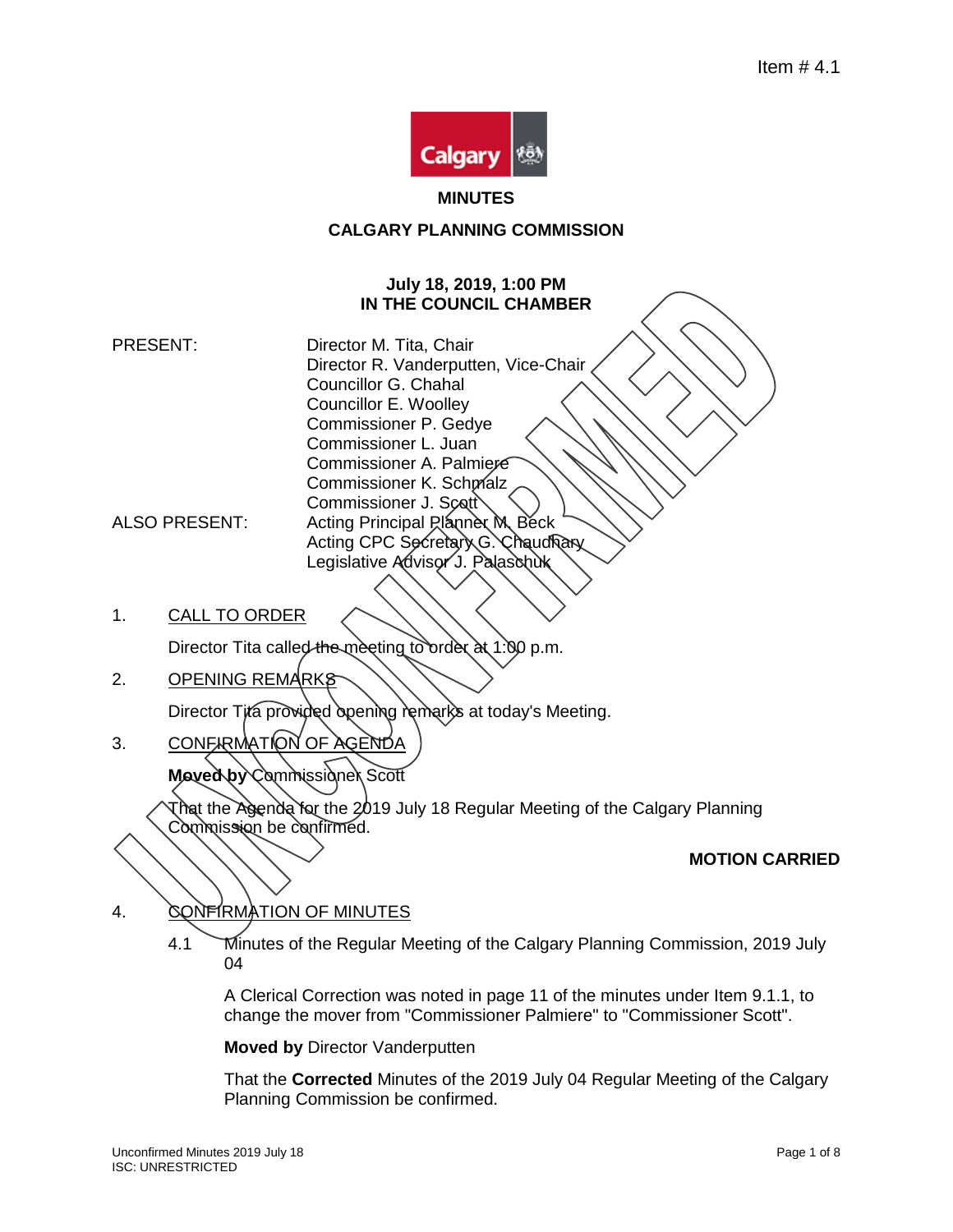# **MOTION CARRIED**

#### 5. CONSENT AGENDA

#### **Moved by** Director Vanderputten

That the Administration Recommendations contained in the following reports be approved in an omnibus motion:

5.1 DEFERRALS AND PROCEDURAL REQUESTS

None

5.2 BRIEFINGS

None

5.5 Proposed Street Name and Community Boundary Adjustment in Residual Sub-Area 13J (Ward 13) at 1414 - 210 Avenue SW, SN2019-000Y, CPC 2019-0892

# **MOTION CARRIED**

5.3 Policy Amendment and Land Use Amendment in Mount Pleasant (Ward 7) at 802 – 23 Avenue NW, LOC2019-0029, CPC2019-0837

**Moved by Commissioner Gedye** 

That with respect to Report  $CPC2019-0837$ , the following be approved:

That Calgary Planning Commission recommend that Council hold a Public Hearing; and

1. **ADOPT**, by bylaw, the proposed amendment to the North Hill Area Redevelopment Plan (Attachment 3); and

Give three readings to the proposed bylaw.

**ADORT**, by bylaw, the proposed redesignation of 0.06 hectares  $\pm$  (0.14 acres  $\pm$ ) located at 802 – 23 Avenue NW (Plan 2934O, Block 37, Lots 1 and 2) from Residential – Contextual One / Two Dwelling (R-C2) District **to** Residential – Grade-Oriented Infill (R-CG) District; and

Give three readings to the proposed bylaw.

### **MOTION CARRIED**

5.4 Proposed Street Name changes in Silverado, Belmont, Pine Creek, Residual Sub-Area 13L and Residual Sub-Area 13K (Ward 13), SN2019-0006, CPC2019- 0747

A Revised Attachment 5 was distributed with respect to Report CPC2019-0747.

**Moved by** Commissioner Juan

That with respect to Report CPC2019-0747, the following be approved: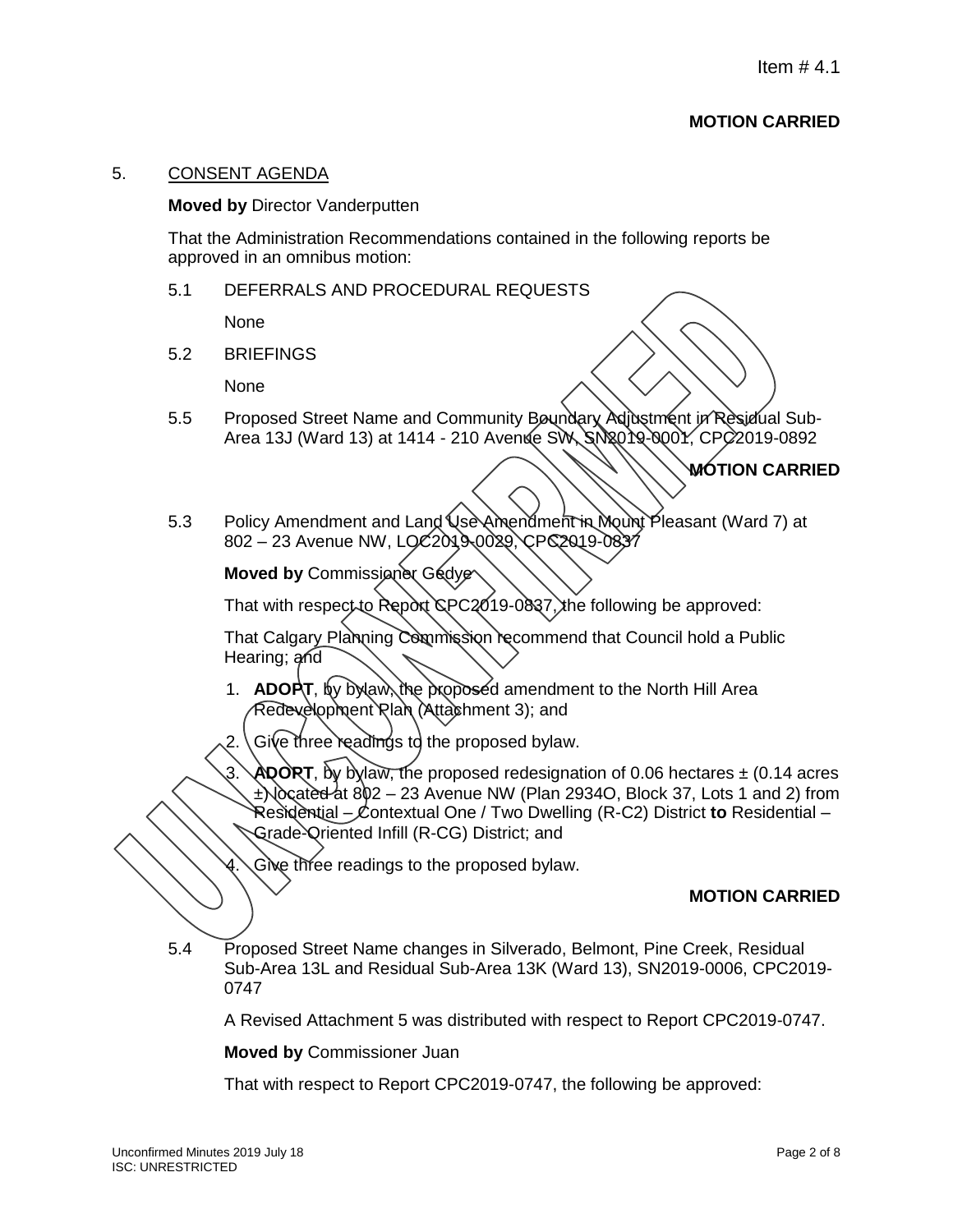That Calgary Planning Commission recommend that Council:

1. ADOPT, by Resolution, the proposed street name changes in the impacted area of the quadrant boundary adjustment located within the communities of Silverado, Belmont, Pine Creek, Residual Sub-Area 13L (Ward 13), and Residual Sub-Area 13K (Ward 13).

# **MOTION CARRIED**

### 6. POSTPONED REPORTS

### None

### 7. ITEMS FROM OFFICERS, ADMINISTRATION AND COMMITTEES

#### 7.1 DEVELOPMENT ITEMS

7.1.1 Development Permit in Greenbriar (Ward 1) at 4200 – 95 Street NW, DP2019-1180, CPC2019-0886

Commissioner Juan declared a conflict of interest and abstained from discussion and voting with respect to Report CPC2019-0886. Commissioner Juan left the Council Chamber at 1:07 p.m. and returned at 1:41 p.m. after the vote was declared.

Supplementary material with respect to Report CPC2019-0886 was received for the Corporate Record.

Jim Gordon, Melcor Developments, addressed Commission with respect to Report CPC2019-0886.

**Moved by** Commissioner Palmiere

That with respect to Report CPC2019-0886, the following be approved:

That Calgary Planning Commission **APPROVE** the proposed development permit application DP2019-1180 for a New: Market, Liquor Store, Retail and Consumer Service, Restaurant: Neighbourhood (2 buildings), retaining wall, Sign - Class B, Sign - Class E, Sign - Class C at 4200 - 95 Street NW (Plan 0813549, Block 8, Lot 15), with conditions (Attachment 2).

## **MOTION CARRIED**

### 7.2 PLANNING ITEMS

7.2.1 Land Use Amendment in Aspen Woods (Ward 6) at 1385 – 69 Street SW, LOC2019-0049, CPC2019-0873

**Moved by** Commissioner Palmiere

That with respect to Report CPC2019-0873, the following be approved: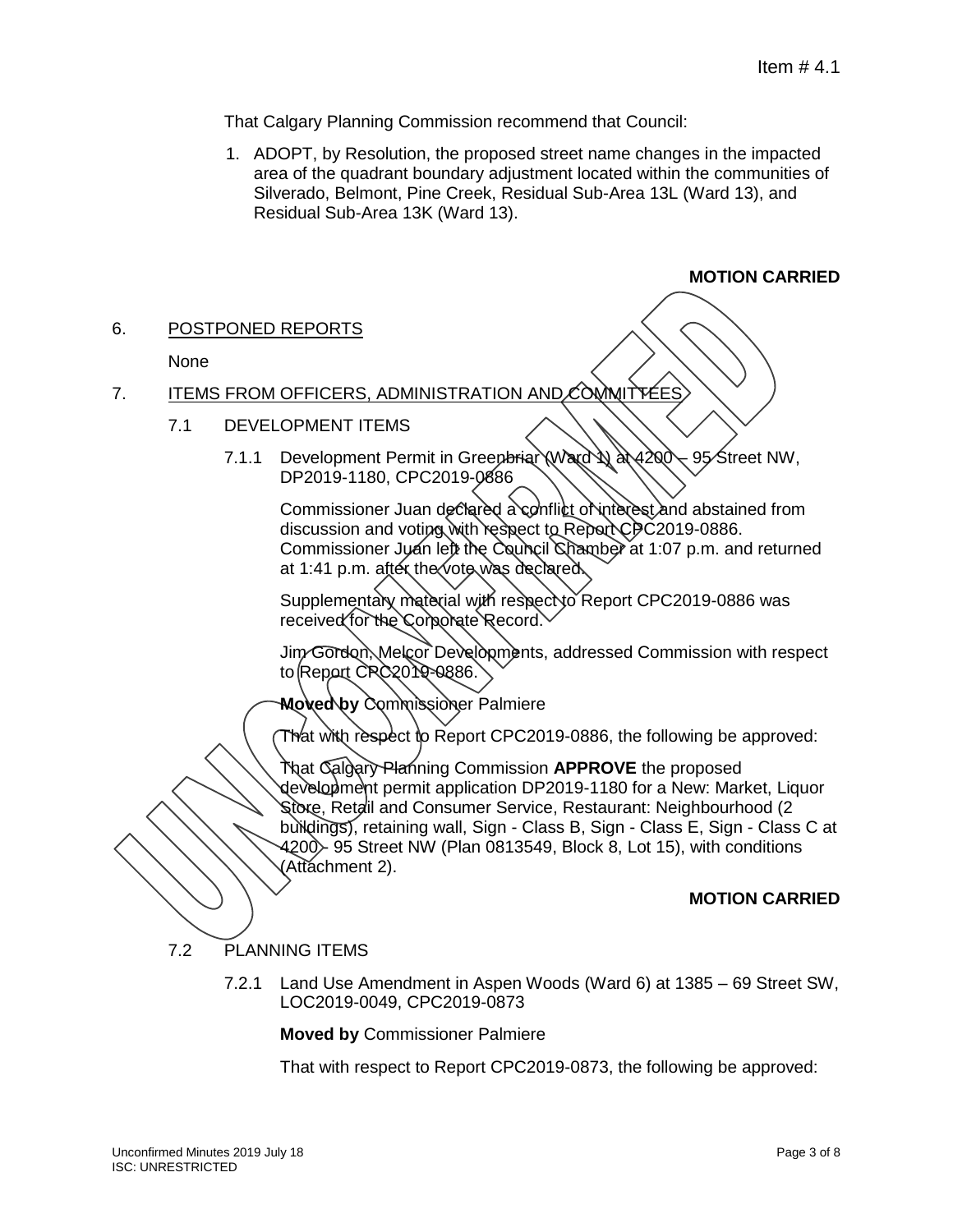That Calgary Planning Commission recommend that Council hold a Public Hearing; and

- 1. **ADOPT**, by bylaw, the proposed redesignation of 1.77 hectares ±  $(4.37 \text{ acres} \pm)$  located at 1385 – 69 Street SW, (Plan 6191AD; Block 1) from DC Direct Control District **to** Special Purpose – Community Institution (S-CI) District; and
- 2. Give three readings to the proposed bylaw.

#### **MOTION CARRIED**

7.2.2 Land Use Amendment in Residual Sub-Area 13 and 13K N Ward 13 at 1414 - 210 Avenue SW, LOC2015-0124, CPC2019-0016

The following speakers addressed Commission with respect to Reports CPC2019-0016 and CPC2019-0017:

- 1. Kathy Oberg, B&A Planning Group
- 2. Deborah Cooper, B&A Planning Group

**Moved by Councillor Chanal** 

That with respect to Report CRC2019-0016, the following be approved:

That Calgary Planning Commission recommend that Council hold a Public Hearing; and

1. **ADORT**, by bylaw, the proposed redesignation of 64.35 hectares  $\pm$  $(159.00)$  acres  $\pm$ ) located at 1414 – 210 Avenue SW (SW 1/4 Section 16-22-1-5) trom Special Purpose - Future Urban Development (S-FUD) District **to** Multi-Residential – At Grade Housing (M-G) District, Multi-Residential – Medium Profile (M-2) District, Residential – Low Density Miked Housing (R-G) (R-Gm) District, Residential – Low Density Multiple Dwelling (R-2M) District, Residential – One Dwelling (R-1s) District, Residential – One/Two Dwelling (R-2) District, Special Purpose – Community Service (S-CRI) District, Special Purpose – School, Park and Community Reserve (S-SPR) District and Special Purpose – Urban Nature (S-UN) District; and

Give three readings to the proposed bylaw.

### **MOTION CARRIED**

7.2.3 Outline Plan in Residual Sub-Area 13J and 13K (Ward 13) at 1414 - 210 Avenue SW, LOC2015-0124 (OP), CPC2019-0017

A Revision to Attachment 1 was distributed with respect to Report CPC2019-0017.

**Moved by** Councillor Woolley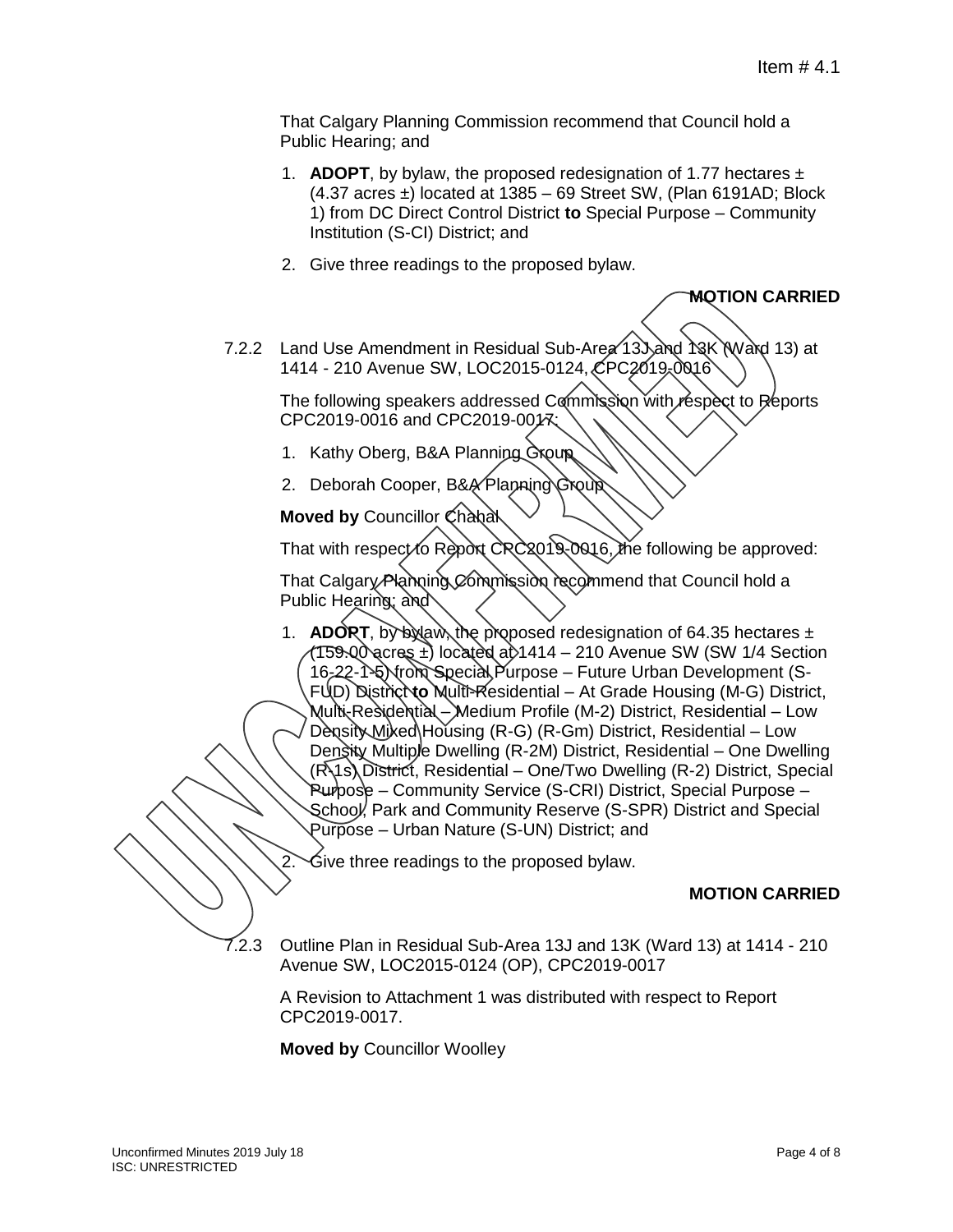That Attachment 1 be amended in Conditions 29, 46 (new 47) and 67 (new 68) as follows: before the words "tentative plan" insert the word "applicable".

### **MOTION CARRIED**

#### **Moved by** Councillor Chahal

That with respect to **Amended** Report CPC2019-0017, the following be approved:

That Calgary Planning Commission **APPROVE** the proposed outline plan located at  $1414 - 210$  Avenue SW (SW  $1/4$  Section 16-22-1-5) to subdivide the 64.35 hectares ± (159.01 acres ±), with conditions (**Revised** Attachment 1).

**MOTION CARRIED**

7.2.4 Land Use Amendment in Highland Park (Ward 4) at 4120 Centre Street  $NE$  and 116 and 124 – 4 $K$ Avenue NE,  $LO$  $C2018$  $O235$ , CPC2019-0891

**Moved by Commissioner Juan** 

That with respect to Report CPC2019-0891 the following be approved:

That Calgary Planning Commission recommend that Council hold a Public Hearing; and

1. **ADOPT**, by bylaw, the proposed redesignation of 1.29 hectares  $\pm$ (3.18 acres ±) located at 4120 Centre Street NE and 116 and 124 - 41 Avenue  $N$ E $\vee$ Plan 9311912, Lots 2 and 3; Plan 3650JK, Block 3, Lot 1) from Special Purpose – Community Institution (S-CI) District and DC Direct Control District **to** High Density Low Rise (M-H1) District, High Density Medium Rise (MH2f4.5h38) District and Mixed Use – Active Frontage (MU2f5.0h40) District; and

Sive three readings to the proposed bylaw.

### **MOTION CARRIED**

**Land Use Amendment in Banff Trail (Ward 7) at 2471 - 23 Street NW,** LOC2018-0238, CPC2019-0753

**Moved by** Commissioner Gedye

That with respect to Report CPC2019-0753, the following be approved:

That Calgary Planning Commission recommend that Council hold a Public Hearing; and

1. **ADOPT**, by bylaw, the proposed redesignation of 0.11 hectares  $\pm$  $(0.26$  acres  $\pm$ ) located at 2471 - 23 Street NW (Plan 9110GI, Block 4, Lot 21) from Residential – Contextual One / Two Dwelling (R-C2)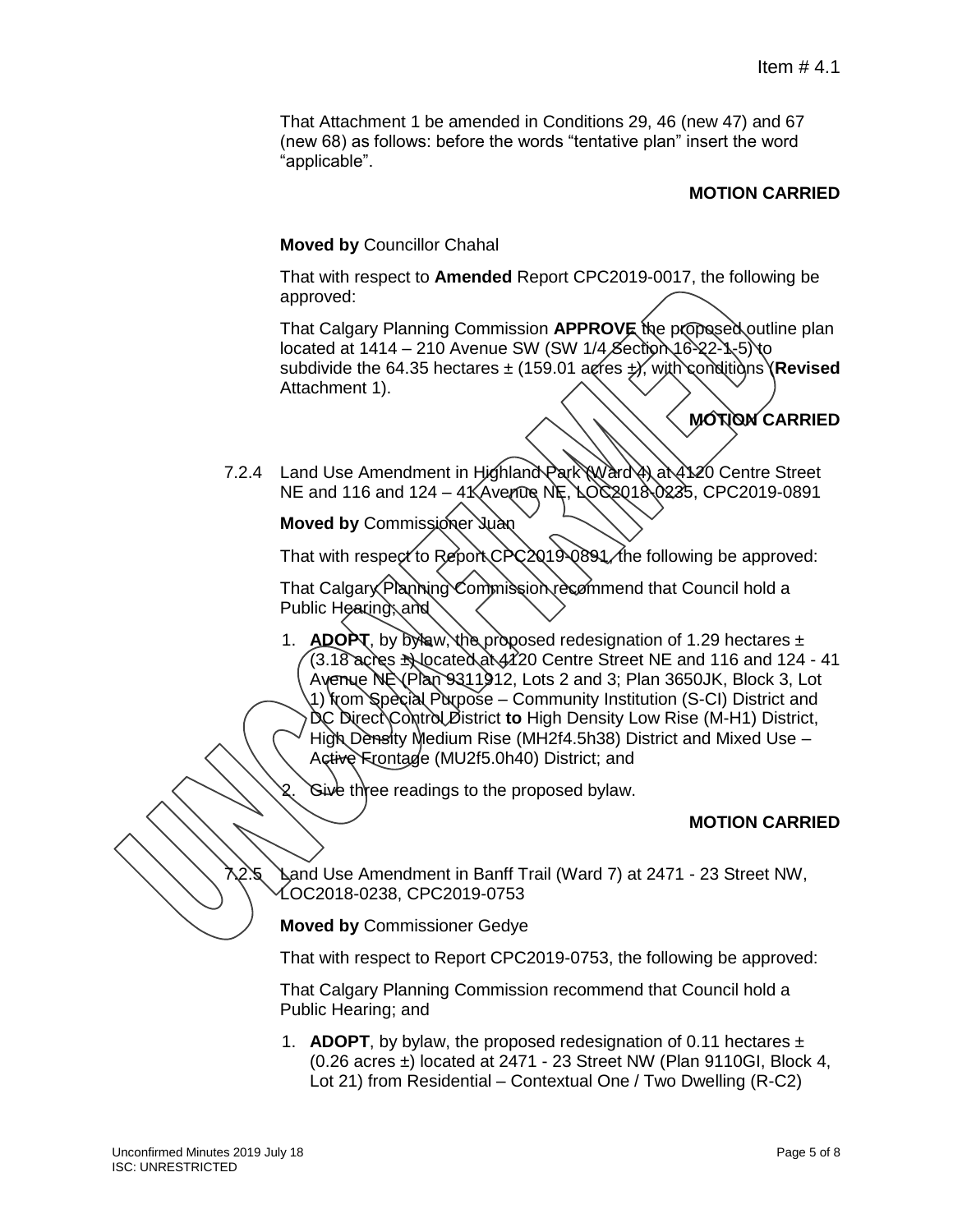District **to** Multi-Residential – High Density Low Rise (M-H1f3.6h20d280) District; and

2. Give three readings to the proposed bylaw.

# **MOTION CARRIED**

7.2.6 Policy Amendment and Land Use Amendment in Winston Heights/Mountainview (Ward 7) at 639 – 18 Avenue NE, LOC2019-0003, CPC2019-0881

A Clerical Correction was noted in the Cover Report with Respect to Report CPC2019-0881, in the Report Header, to change the words "Winston Heights/Mountainview" to the words "Winston Heights-**Mountview**".

**Moved by** Commissioner Juan

That with respect to Report CPC2019-0881, the following be approved:

That Planning Commission recommend that Council hold a Public Hearing; and

- 1. **ADOPT**, by bylaw, the proposed amendment to the Winston Heights/Mountview Area Redevelopment Plan (Attachment 2); and
- 2. Give three readings to the proposed bylaw.
- 3. **ADQPT**, by by law, the proposed redesignation of 0.05 hectares ±  $(0.12$  acres  $\pm$ ) located at 639 - 18 Avenue NE (Plan 3182FU, Block 10, Lot 6) from the Residential – Contextual One / Two Dwelling (R-C2) District **to** Multi-Residential – Contextual Grade – Oriented (M-CG) District, and

Give three readings to the proposed bylaw.

### **MOTION CARRIED**

Pursuant to Section 6(1) of the Procedure Bylaw 35M2017, as amended, the Calgary Planning Commission suspended Section 78(2)(b) of the Procedure Bylaw in order to complete the agenda.

7.3 MISCELLANEOUS ITEMS

8. URGENT BUSINESS

None

None

9. CONFIDENTIAL ITEMS

That pursuant to Section 24 (advice from officials) of the Freedom of Information and Protection of Privacy Act, the Calgary Planning Commission move into Closed Meeting at 3:05 p.m., in the Councillors' Boardroom, to discuss confidential matters with respect to Report CPC2019-0810.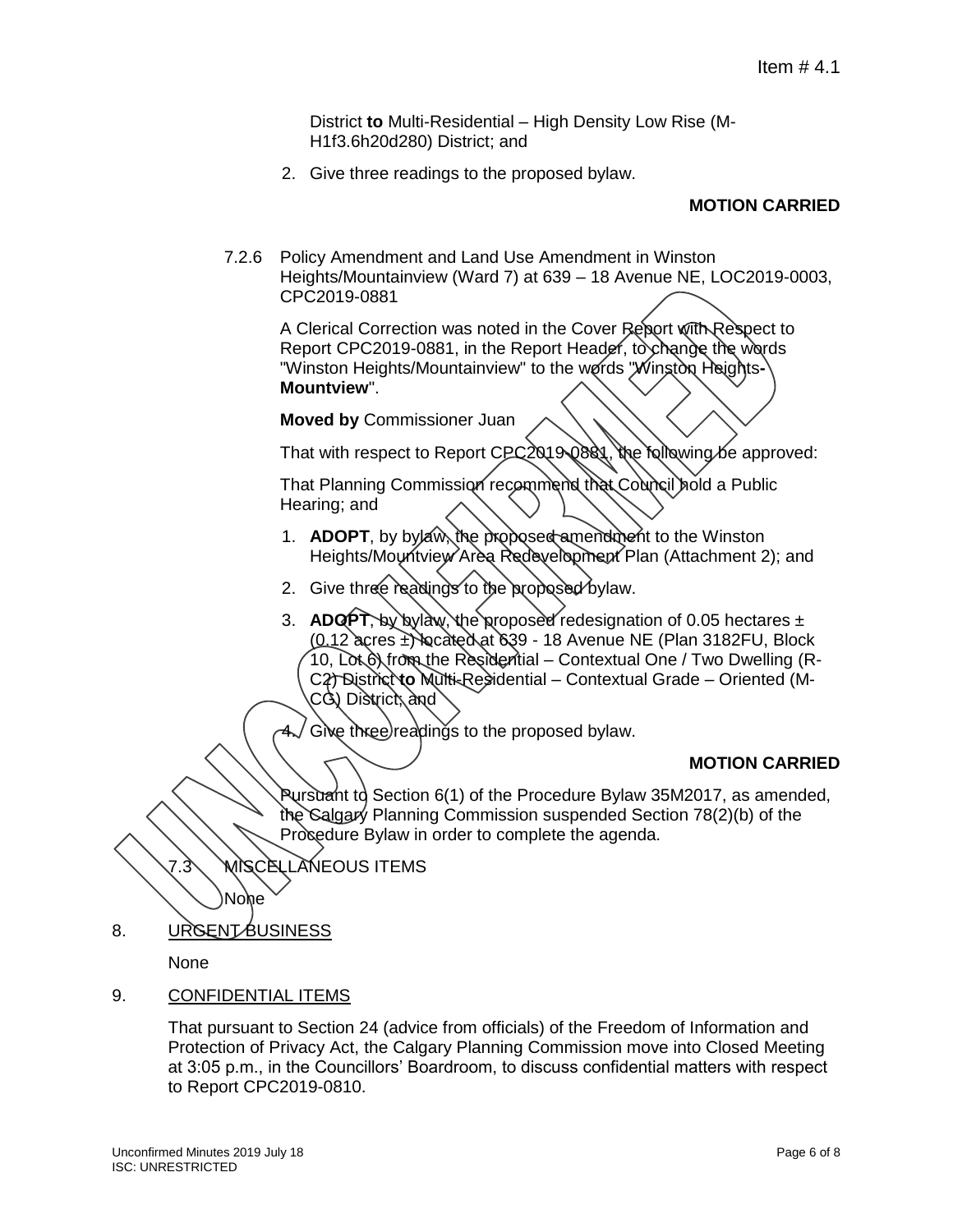The Calgary Planning Commission reconvened in Public Meeting at 4:18 p.m. with Director Tita in the Chair.

**Moved by** Director Vanderputten

That Calgary Planning Commission rise and report at this time.

# **MOTION CARRIED**

#### 9.1 ITEMS FROM OFFICERS, ADMINSTRATION AND COMMITTEE

9.1.1 Developed Areas Guidebook – Great Communities for Everyone (Verbal), CPC2019-0810 [Postponed]

A confidential document with respect to Verbal Report OPC2019-0810. which is to be kept confidential subject to Section 24 of FQIP, was received for the Corporate Record.

Administration in attendance during the Closed Meeting discussions with respect to Report CPC2019-0810:

Clerk: G. Chaudhary, J. Palaschuk;

Advice: C. Ferguson, Nannel, R. Jamieson, L. Kahn, S. Pearce and K. van Fraassen.

**Moved by Director Vanderputten** 

That with respect to Report CPC2018-0810, the following be approved:

That the Calgary Planning Commission:

1. Receive the draft policy, briefing note and confidential document for information; and

 $2$  Direct that the closed session discussions, draft policy, briefing note and confidential document remain confidential pursuant to Section 24 (advice from officials) of the *Freedom of Information and Protection of Privacy Act*, to be reviewed by 2019 November 20.

### **MOTION CARRIED**

9.2 URGENT BUSINESS None

10. ADJOURNMENT

**Moved by** Commissioner Palmiere

That this Meeting adjourn at 4:19 p.m.

### **MOTION CARRIED**

THE FOLLOWING ITEMS HAVE BEEN FORWARDED TO THE 2019 SEPTEMBER 09 CALGARY PLANNING COMMISSION MEETING: